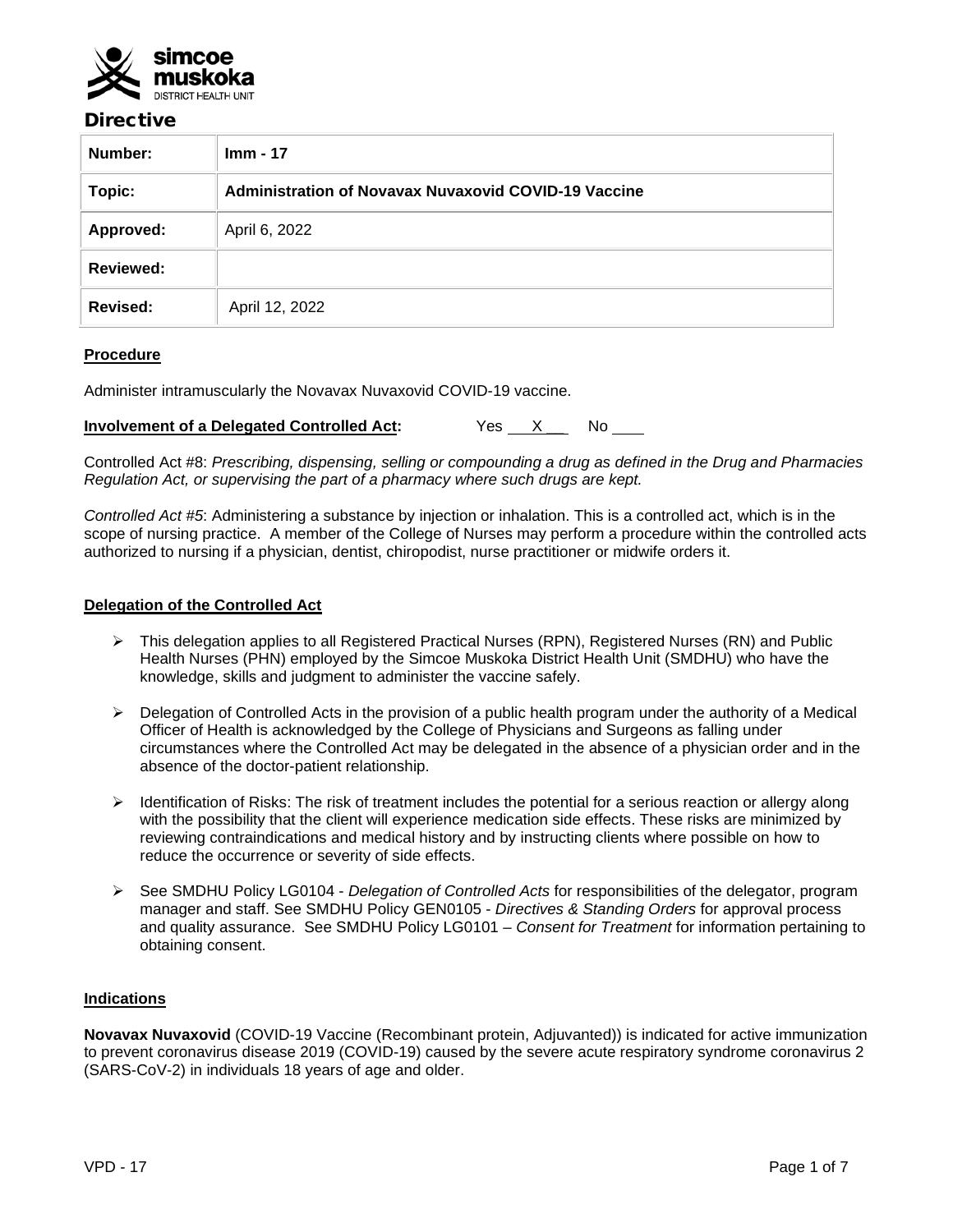As per the Ministry of Health's COVID-19 Vaccine Administration document dated March 24, 2022, NACI continues to preferentially recommend the use of mRNA COVID-19 vaccines for most people due to the excellent protection they provide against severe illness and hospitalization, and their well-known safety profiles. The Novavax Nuvaxovid vaccine is a new COVID-19 vaccine option for people who have been unable, due to contraindications, or not willing to receive an mRNA COVID-19 vaccine.

A primary series of the Novavax Nuvaxovid COVID-19 vaccine is currently considered to be two doses. People may receive two doses of the Novavax Nuvaxovid vaccine or a mixed primary series (one dose of the Novavax Nuvaxovid vaccine and one dose of another COVID-19 vaccine). If receiving a mixed primary series with the Novavax Nuvaxovid vaccine, informed consent should include a discussion of the benefits and potential risks given the currently limited data on the effectiveness and safety of mixed schedules with the Novavax Nuvaxovid vaccine.

The Novavax Nuvaxovid COVID-19 vaccine may be offered as a booster dose to people who are not able or not willing to receive an mRNA vaccine, regardless of which COVID-19 vaccines were received in the primary series. This recommendation is off-label, as the Novavax Nuvaxovid COVID-19 vaccine is not currently authorized for use by Health Canada as a booster dose in Canada. Informed consent should include a discussion about what is known and unknown about the benefits and potential risks of the use of the Novavax Nuvaxovid vaccine as a booster dose, including the off-label status of this recommendation.

For simultaneous administration with other vaccines, NACI recommends that mRNA, viral vector and recombinant protein subunit (Novavax Nuvaxovid) COVID-19 vaccines may be given simultaneously with (i.e., same day), or at any time before or after, non-COVID-19 vaccines (including live and non-live vaccines). If vaccines are being provided simultaneously, then informed consent should include a discussion of the benefits and risks of simultaneous vaccine administration given the limited data available on administration of the Novavax Nuvaxovid simultaneously with other vaccines.

For individuals with serious polyethylene glycol (PEG) allergy or previous serious allergic reaction to an mRNA vaccine precluding vaccination with mRNA vaccines, Novavax Nuvaxovid may be the preferred product for vaccination, based on consultation with an allergist or other appropriate physician or nurse practitioner.

## **Vaccination Guidance Post-Infection**

Individuals who experienced SARS-CoV-2 infection before starting or completing their primary COVID-19 vaccine series are suggested to receive their next dose 8 weeks after symptom onset or positive test (if asymptomatic).

Individuals 12 years of age and older, infected with COVID-19 after their primary series but before their booster dose, are suggested to receive their booster dose three months after symptom onset or positive test (if asymptomatic) and, for 12-17 year olds, provided it is at least 6 months from completing the primary series. As per NACI, emerging evidence indicates that a longer interval between SARS-CoV-2 infection and vaccination is associated with improved antibody responses to COVID-19 vaccines.

These suggested intervals are based on immunological principles and expert opinion, and may change as evidence on COVID-19, variants of concern (VOCs), and COVID-19 vaccines emerge. When considering whether or not to administer vaccine doses following the suggested intervals outlined, biological and social risk factors for exposure (e.g., local epidemiology, circulation of VOCs, living settings) and severe disease should also be taken into account. These intervals are a guide and clinical discretion is advised.

#### **Dosage and Administration**

Nuvaxovid vaccination is a series of two doses of 0.5 ml each. The second dose recommended interval is 8 weeks apart. Product Monograph minimum interval is 3 weeks (21 days after the first dose, should client wish to proceed with earlier interval with informed consent.

Nuvaxovid must **not** be reconstituted or mixed with other medicinal products or diluted.

Aseptic technique for preparation and administration to ensure the sterility of each dose.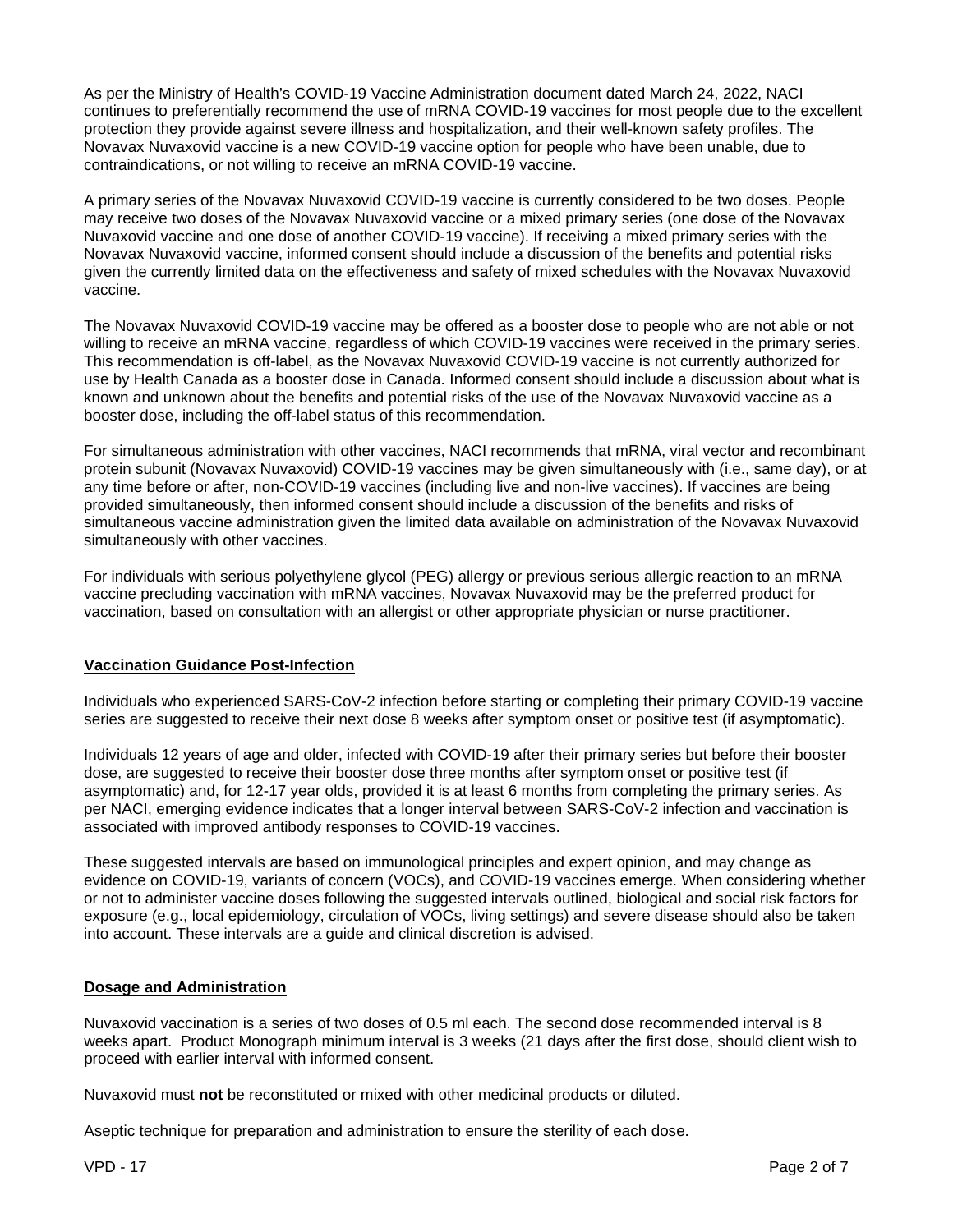Nuvaxovid is colorless to slight yellow, clear to mildly opalescent suspension, free of particles.

- Gently swirl the multidose vial before and in between each dose withdrawal. DO NOT SHAKE.
- Each 0.5 ml dose is withdrawn into a sterile needle and syringe and preferably injection intramuscularly into the deltoid muscle of the upper arm.

Nuvaxovid does not contain a preservative. Store the opened vial between  $2^{\circ}$  C -  $25^{\circ}$  C for up to 6 hours of first needle puncture.

- Record the date and time of discard on the vial label.
- Discard this vaccine if not used within 6 hours after the first puncture of the vial.

#### Storage Prior to Use

The unopened NUVAXOVID multidose vials are stored refrigerated between 2° to 8°C (36° to 46°F) for a maximum of 9 months. Store in the original carton to protect from light.

**The recommended schedule should be followed except for in extenuating circumstances** where time does not allow (i.e. leaving the country for travel) when an accelerated or alternate approved schedule may be used as per the product monograph.

In the event of an interrupted schedule, nurses will refer to the Canadian Immunization Guide and/or the Publicly Funded Immunization Schedules for Ontario. Consultation will occur with an immunization program manager and/or MOH or AMOH about continuing outside of the recommended schedule as needed.

For pre-vaccination counseling, vaccine preparation, vaccine administration and post-vaccination counseling nurses will follow the information outlined in Part 1: Key Immunization Information - *Vaccine Administration Practices* section in the Canadian Immunization Guide Evergreen edition [http://www.phac-aspc.gc.ca/publicat/cig](http://www.phac-aspc.gc.ca/publicat/cig-gci/p01-07-eng.php#vacc)[gci/p01-07-eng.php#vacc.](http://www.phac-aspc.gc.ca/publicat/cig-gci/p01-07-eng.php#vacc)

#### **Contraindications and Precautions**

1. An allergy to any component of the vaccine or an anaphylactic or other allergic reaction to a previous dose of this vaccine:

| <b>Vaccine</b>                                                                                                           | <b>Vaccine Components</b>                                                                                                                                                                                                                                                                                                                                                                                                                                                                                                   | <b>Contains Latex (Yes or No)</b> |
|--------------------------------------------------------------------------------------------------------------------------|-----------------------------------------------------------------------------------------------------------------------------------------------------------------------------------------------------------------------------------------------------------------------------------------------------------------------------------------------------------------------------------------------------------------------------------------------------------------------------------------------------------------------------|-----------------------------------|
| Nuvaxovid - 0.5 ml<br>$dose$ – contains 5 mcg<br>of SARS-CoV-2<br>recombinant spike<br>protein(original Wuhan<br>strain) | Disodium Hydrogen phosphate<br>$\bullet$<br>heptahydrate<br>Hydrochloric acid (for adjustment of<br>$\bullet$<br>pH)<br>Polysorbate 80<br>Sodium chloride<br>$\bullet$<br>Sodium dihydrogen phosphate<br>$\bullet$<br>monohydrate<br>Sodium hydroxide (for adjustment of<br>$\bullet$<br>pH)<br>Water for injection<br>For adjuvant:<br>Cholesterol<br>Disodium hydrogen phosphate<br>$\bullet$<br>dihydrate<br>Phosphatidylcholine<br>$\bullet$<br>Potassium Chloride<br>Potassium dihydrogen phosphate<br>Sodium Chloride | NO.                               |
| <b>Composition</b>                                                                                                       | SARS-CoV-2 recombinant spike protein (org<br>Wuhan strain) 5mcg<br>Matrix- M adjuvant (Quillaja Saponaria<br>saponins fraction-A and fraction-C 50 mcg                                                                                                                                                                                                                                                                                                                                                                      |                                   |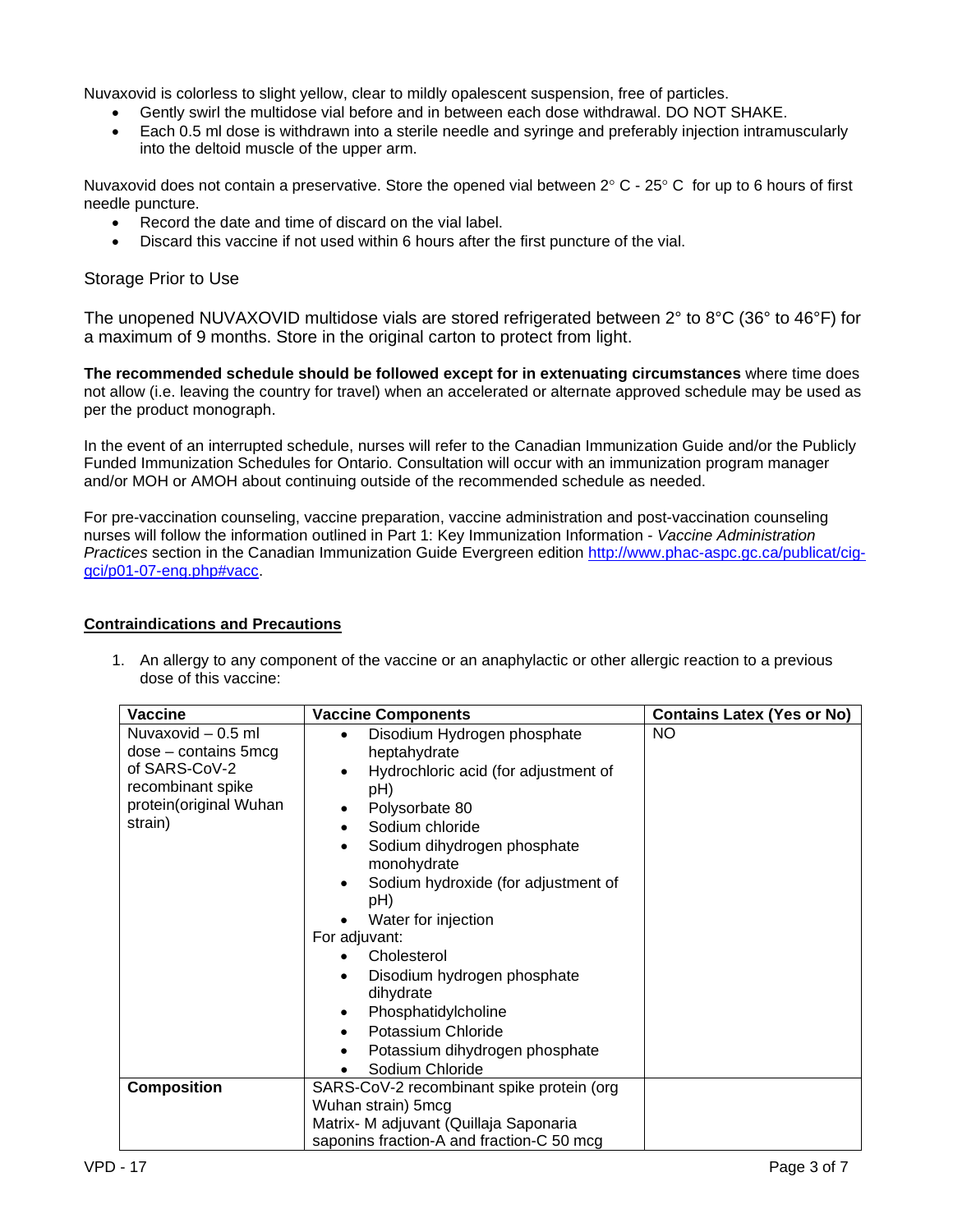| Nuvaxovid does not contain any preservatives |  |
|----------------------------------------------|--|
| or human-derived materials                   |  |

- 2. Vaccination should be postponed in cases of a severe and acute illness. A minor illness (with or without a fever), such as a mild upper respiratory infection is not a reason to postpone vaccination.
- 3. As we other intramuscular injections, the vaccine should be given with caution in individuals receiving anticoagulant therapy or those with thrombocytopenia or any coagulation disorder because bleeding or bruising may occur following an intramuscular injection.

#### 4. **Pregnant & Breastfeeding Individuals**

COVID-19 vaccination may be offered at any gestational age, including the first trimester. While pregnant individuals were not included in Phase III trials for COVID-19 vaccines, real-world safety data for hundreds of thousands of pregnant individuals that have received COVID-19 vaccines are now available and have not revealed any maternal or neonatal safety signals.

COVID-19 vaccines can also be safely given to breastfeeding individuals and recent data shows that mRNA from vaccines do not transfer into breast milk. Anti-COVID-19 antibodies produced by the breastfeeding person have been shown to transfer through the breast milk and provide passive immune protection to the infant. The vaccines are safe for the breastfeeding person and should be offered to those eligible for vaccination.

5. **Persons with Autoimmune Conditions & Immunocompromised Persons (due to disease or treatment)**

While those receiving the severely immunosuppressive treatments outlined in contraindication #3 must speak with their treating HCP prior to vaccination, all other individuals with autoimmune conditions, immunodeficiency conditions or those immunosuppressed due to disease or treatment should be offered the vaccine. These individuals may choose to consult with their health care provider prior to vaccination (for example, to discuss immunosuppressive medication management/timing in relation to their vaccination).

#### **Quality Assurance**

The program managers will ensure that:

- $\triangleright$  The directive is reviewed annually
- $\triangleright$  Annual training opportunities are provided to all VPD nurses
- $\triangleright$  A current list of nurses who have received medical directive training is maintained
- $\triangleright$  Newly hired or returning nurses are provided a comprehensive orientation program, including a review of all relevant resources as outlined below
- $\triangleright$  Team meetings are held once per month to provide updates, problem-solve and review issues related to the implementation of directives

#### **References**

Product Monograph for [NUVAXOVID COVID-19 Vaccine](https://covid-vaccine.canada.ca/info/pdf/nuvaxovid-pm-en.pdf) (Recombinant protein, Adjuvanted), February 17, 2022 Canadian Immunization Guide: [COVID-19 vaccine Chapter](https://www.canada.ca/en/public-health/services/publications/healthy-living/canadian-immunization-guide-part-4-active-vaccines/page-26-covid-19-vaccine.html)

Ontario Ministry of Health. [COVID-19 Vaccine Administration](https://www.health.gov.on.ca/en/pro/programs/publichealth/coronavirus/docs/vaccine/COVID-19_Pfizer_vaccine_admin.pdf) – Revised March 24, 2022

Ontario Ministry of Health. [COVID-19 Vaccination Recommendations for Special Populations.](https://www.health.gov.on.ca/en/pro/programs/publichealth/coronavirus/docs/vaccine/COVID-19_vaccination_rec_special_populations.pdf) December 31, 2021.

Ontario Ministry of Health. COVID-19 [Third Dose Recommendations.](https://www.health.gov.on.ca/en/pro/programs/publichealth/coronavirus/docs/vaccine/COVID-19_vaccine_third_dose_recommendations.pdf) February 17, 2022.

National Advisory Committee on Immunization. Updated guidance on COVID-19 vaccination timing for individuals previously infected with SARS-CoV-2. [https://www.canada.ca/content/dam/phac](https://www.canada.ca/content/dam/phac-aspc/documents/services/immunization/national-advisory-committee-on-immunization-naci/naci-rapid-response-updated-guidance-covid-19-vaccination-timing-individuals-previously-infected-sars-cov-2.pdf)[aspc/documents/services/immunization/national-advisory-committee-on-immunization-naci/naci-rapid-response-](https://www.canada.ca/content/dam/phac-aspc/documents/services/immunization/national-advisory-committee-on-immunization-naci/naci-rapid-response-updated-guidance-covid-19-vaccination-timing-individuals-previously-infected-sars-cov-2.pdf)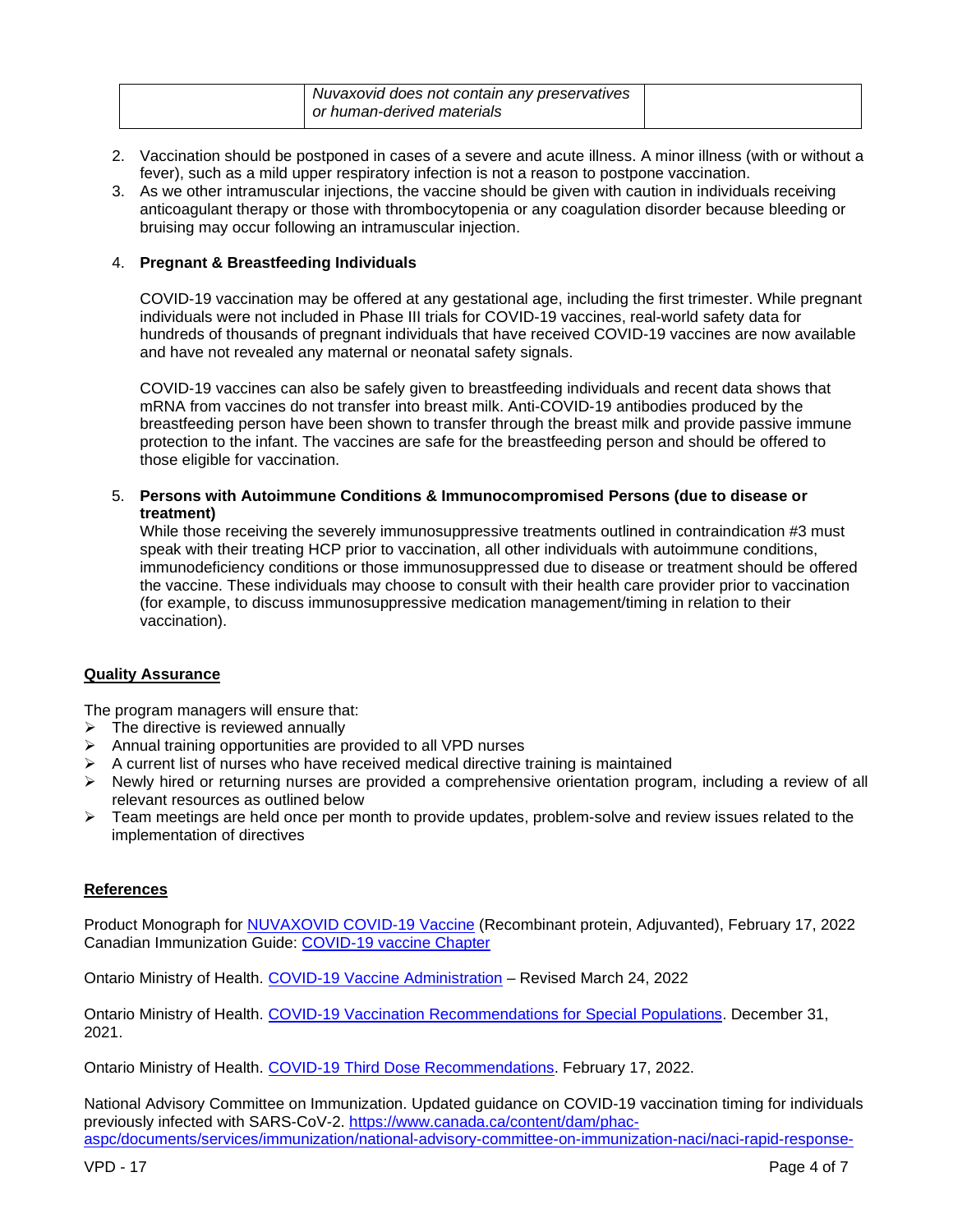[updated-guidance-covid-19-vaccination-timing-individuals-previously-infected-sars-cov-2.pdf](https://www.canada.ca/content/dam/phac-aspc/documents/services/immunization/national-advisory-committee-on-immunization-naci/naci-rapid-response-updated-guidance-covid-19-vaccination-timing-individuals-previously-infected-sars-cov-2.pdf) - Revised February 4, 2022

Ontario Ministry of Health. COVID-19 Vaccine [Storage and Handling](https://www.health.gov.on.ca/en/pro/programs/publichealth/coronavirus/docs/vaccine/vaccine_storage_handling_pfizer_moderna.pdf) Guidance – Revised March 24, 2022.

Ontario Ministry of Health. [COVID-19 Guidance](https://www.health.gov.on.ca/en/pro/programs/publichealth/coronavirus/docs/vaccine/COVID-19_guidance_for_individuals_vaccinated_outside_of_ontario.pdf) for Individuals Vaccinated Outside of Ontario/Canada – Revised March 24, 2022.

Ministry of Health and Long-Term Care (MOHLTC), Ontario Public Health Standards, 2008

MOHLTC, Publicly Funded Immunization Schedules for Ontario (Current as of date of Directive)

SMDHU Policy LG0101 - Consent for Treatment – Revised September 2010

SMDHU Policy LG0104 - Delegated Controlled Acts – Revised August 25, 2010

SMDHU Policy GEN0105 – Directives & Standing Orders – Revised August 25, 2010

College of Nurses of Ontario (CNO), Practice Guideline, 41019, Directives Revised June 2014 [http://www.cno.org/Global/docs/prac/41019\\_MedicalDirectives.pdf](http://www.cno.org/Global/docs/prac/41019_MedicalDirectives.pdf)

CNO, Practice Standard, 41007, Medication Revised May 2015 [http://www.cno.org/docs/prac/41007\\_Medication.pdf](http://www.cno.org/docs/prac/41007_Medication.pdf)

CNO, Practice Standard, 41071, Decisions about Procedures and Authorities Revised June 2014 [http://www.cno.org/Global/docs/prac/41071\\_Decisions.pdf](http://www.cno.org/Global/docs/prac/41071_Decisions.pdf)

The College of Physicians and Surgeons Policy #4-03 - Delegation of Controlled Acts (revised Sept 2012) <http://www.cpso.on.ca/policies/policies/default.aspx?ID=1554>

#### **Educational Resources**

- $\triangleright$  VPD Guidebook
- Canadian Immunization Guide, Evergreen Edition <http://www.phac-aspc.gc.ca/publicat/cig-gci/index-eng.php>
- SMDHU Anaphylaxis Management and Administration of Epinephrine Directive

#### **Authorized to**

All RPNs, RNs and PHNs employed by the Simcoe Muskoka District Health Unit, who have received the directive training and who have the following qualifications are authorized to administer this vaccine:

- Registered Nurses and Registered Nurses (temporary) listed as a member with the College of Nurses of Ontario with no restrictions or limitations on their registration.
- $\triangleright$  Registered Practical Nurses and Registered Practical Nurses (temporary) listed as a member with the College of Nurses of Ontario with no restrictions or limitations on their registration. Registered Practical Nurses that were registered with the College of Nurses prior to 2005 must also have an advanced medication course certificate.
- $\triangleright$  Current CPR certification Level C (updated annually).
- $\triangleright$  Nursing students (RN or RPN) may administer this vaccine provided they have received the directive training and are under the supervision of an RN or RPN employed by the Simcoe Muskoka District Health Unit.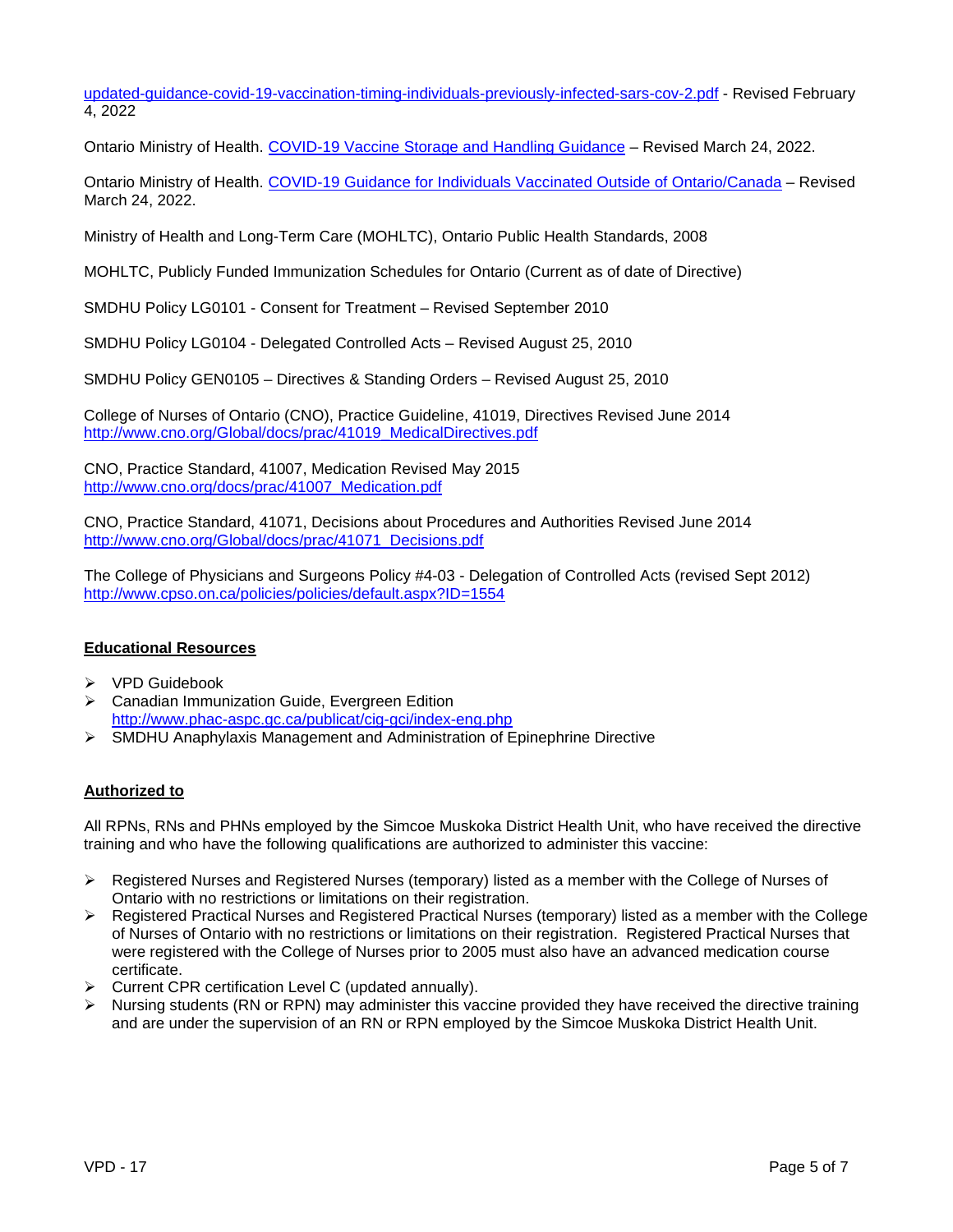#### **Authorization and Approval**

The steps outlined in this directive, and training and resources available provide staff with the necessary knowledge and skills to safely, effectively and ethically administer this vaccine in a clinic setting.

C. Exercise Charles Gardner Charles Gardner Date Medical Officer of Health

**Colin Lee** Date Associate Medical Officer of Health

his how

<u>Lisa Simon</u> Date Associate Medical Officer of Health

Dearna Thompson

Deanna Thompson Acting Vice President – Immunization

April 13, 2022

April 14, 2022

April 14, 2022

April 14, 2022